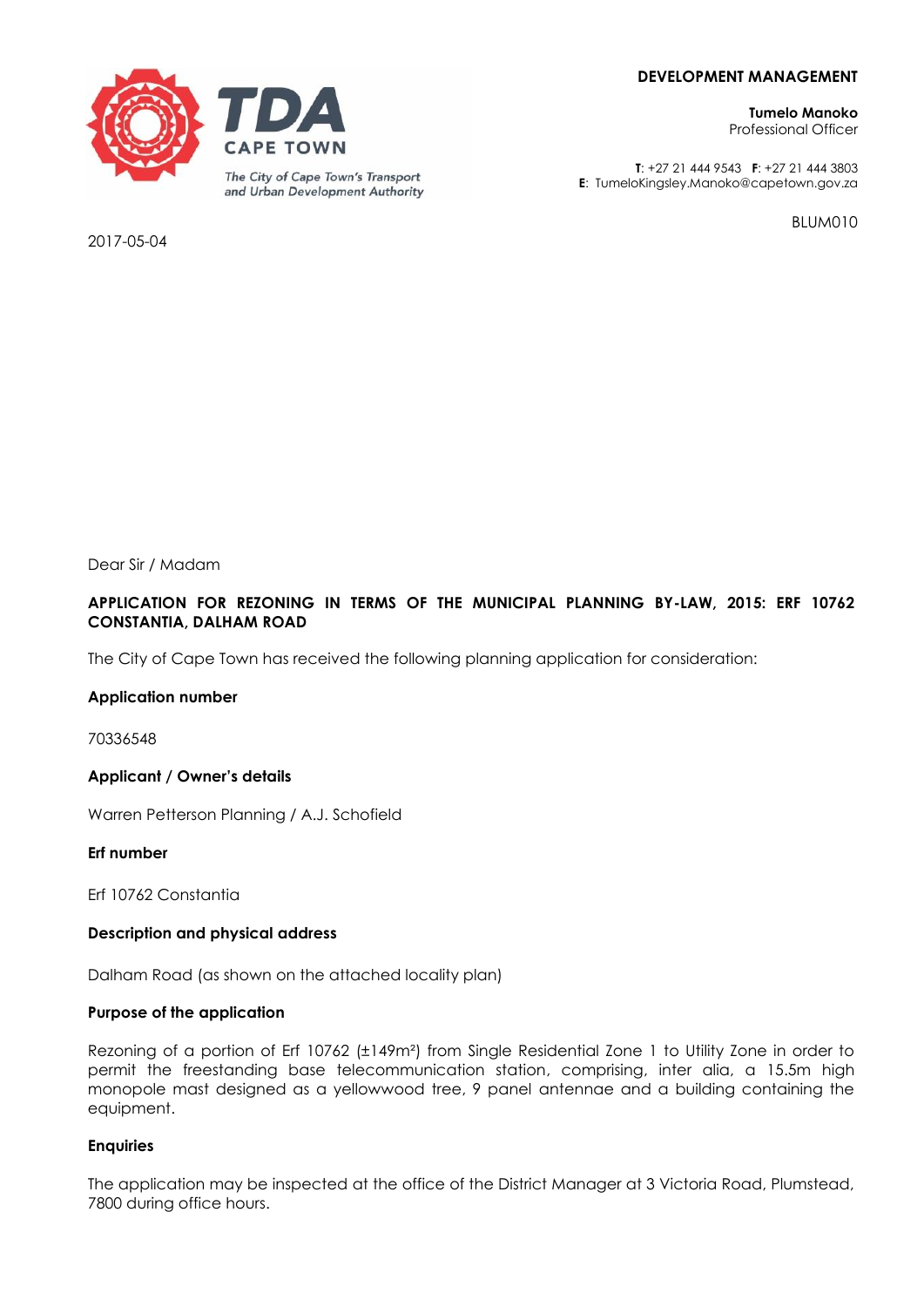Enquiries may be directed to Tumelo Manoko (tel 021 444 9543, fax 021 444 3803, Private Bag X5, Plumstead, 7801) on weekdays between 08h00 and 14h30. **Objections, comments or representations** 

Any objection, comment or representation, with reasons therefor, may be lodged in writing at the office of the abovementioned District Manager (or by using the following e-mail address: comments objections.southern@capetown.gov.za) to be received before or on the closing date mentioned below.

# **Further details to accompany any objection, comment or representation**

1) The application number and the following details of the person who is submitting the objection, comment or representation:

- full name:
- address, contact details and the method by which they may be notified;
- their interest in the application.

2) The reason for the objection, comment or representation, including at least –

- the effect that the application will have on a person or the area;
- any aspect of the application that is considered to be inconsistent with policy, and how.

#### **Closing date for objections, comments or representations**

#### 26 June 2017

No late comment or objection will be considered unless the City Manager has agreed in writing.

#### **Relevant legislation**

This notice is given in terms of sections 82 and 83 of the City of Cape Town Municipal Planning By-Law, 2015.

# **General**

An objection, comment or representation which does not meet the requirements in this notice may be disregarded.

Objections, comments or representations form part of public documents and are forwarded to the applicant for response.

Any person who cannot write may come to the district office mentioned above during office hours where he or she will be assisted with transcribing any comment or objection and the reasons therefor.

#### **Request for oral submission**

Section 120(11) of the MPBL provides that a person may request the Municipal Planning Tribunal (MPT) to make an oral submission. For such request to be considered it must comply with the following requirements:

- 1. Must be a written request emailed to the following address : [MPT.oralhearings@capetown.gov.za](mailto:MPT.oralhearings@capetown.gov.za)
- 2. Adequate reasons must be given for such request.
- 3. The request must be received at the above mentioned address at least 5 days before the MPT meeting that the application(s) will be considered, or closer to the meeting if good cause is shown.

To determine if you would like to make such request, you are directed to the following web link whereby the scheduled MPT meeting dates and the agendas are published: [http://www.capetown.gov.za/Family%20and%20home/meet-the-city/city-council/Meeting-calendar.](http://www.capetown.gov.za/Family%20and%20home/meet-the-city/city-council/Meeting-calendar)